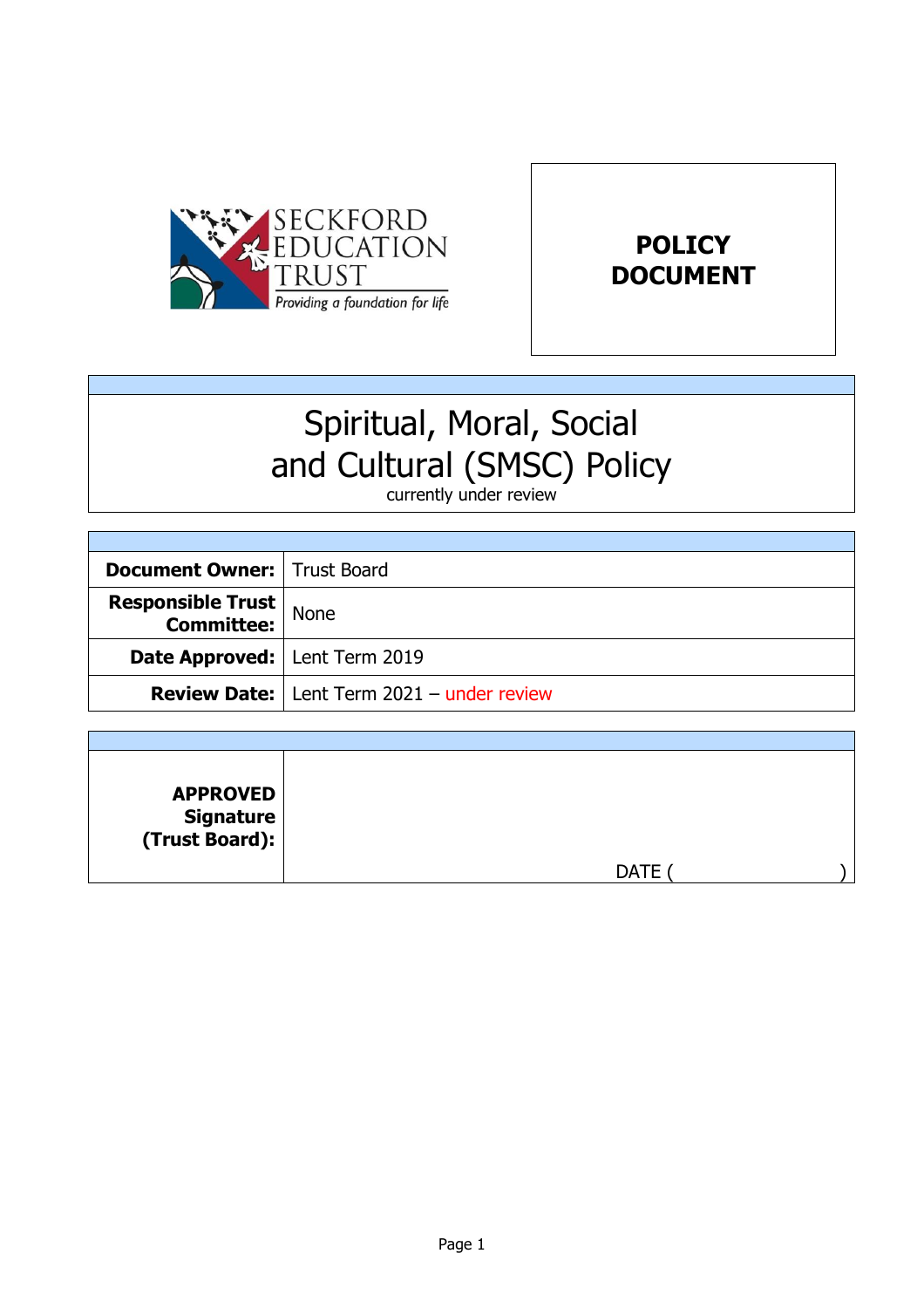## 1. Other relevant policies and documents

- Assembly Policy
- Behaviour Policy
- Bereavement Policy
- Equalities Policy (Students)
- Inclusion Policy
- Documents relating to the Student Leaders Programme
- Schemes of Work for all subjects

## 2. Explanation of terms used in the policy

'Trust' = Seckford Education Trust (SET) 'Trust School(s)' = schools within the Trust SMSC = Spiritual, Moral, Social and Cultural

## 3. Purpose of the policy

This document outlines the Spiritual, Moral, Social and Cultural (SMSC) policy for all Trust Schools. This policy covers the Trust and all its Schools and as such there is no need for each School to have its own policy.

## 4. Policy statement

The vision of the Seckford Education Trust (SET) is to "Provide a foundation for life" for students in our Schools. We aim for all students to:

- achieve their potential through a culture of high academic, personal and social expectations and aspirations;
- have their needs met and be recognised as individuals through high quality inclusion and pastoral care systems;
- learn in a safe, healthy and stimulating environment in which every child matters and in which parents / carers and the wider community are part of the learning journey;
- enjoy an all-round education beyond academic study, so that each can discover his or her latent talents.

Through this vision we intend for our young people to be equipped to take their place in society as valued, economically viable and responsible citizens. Our students will leave our Schools empowered as independent, co-operative, innovative and motivated young adults with the skills for and love of learning for life.

This SMSC Policy is founded on the '6Cs to Success' (Co-operation, Commitment, Confidence, Community, Challenge, Celebration) that underpin the ethos of the Trust and its Schools. The '6Cs to Success' ensure a positive ethos based on the development of key skills and values for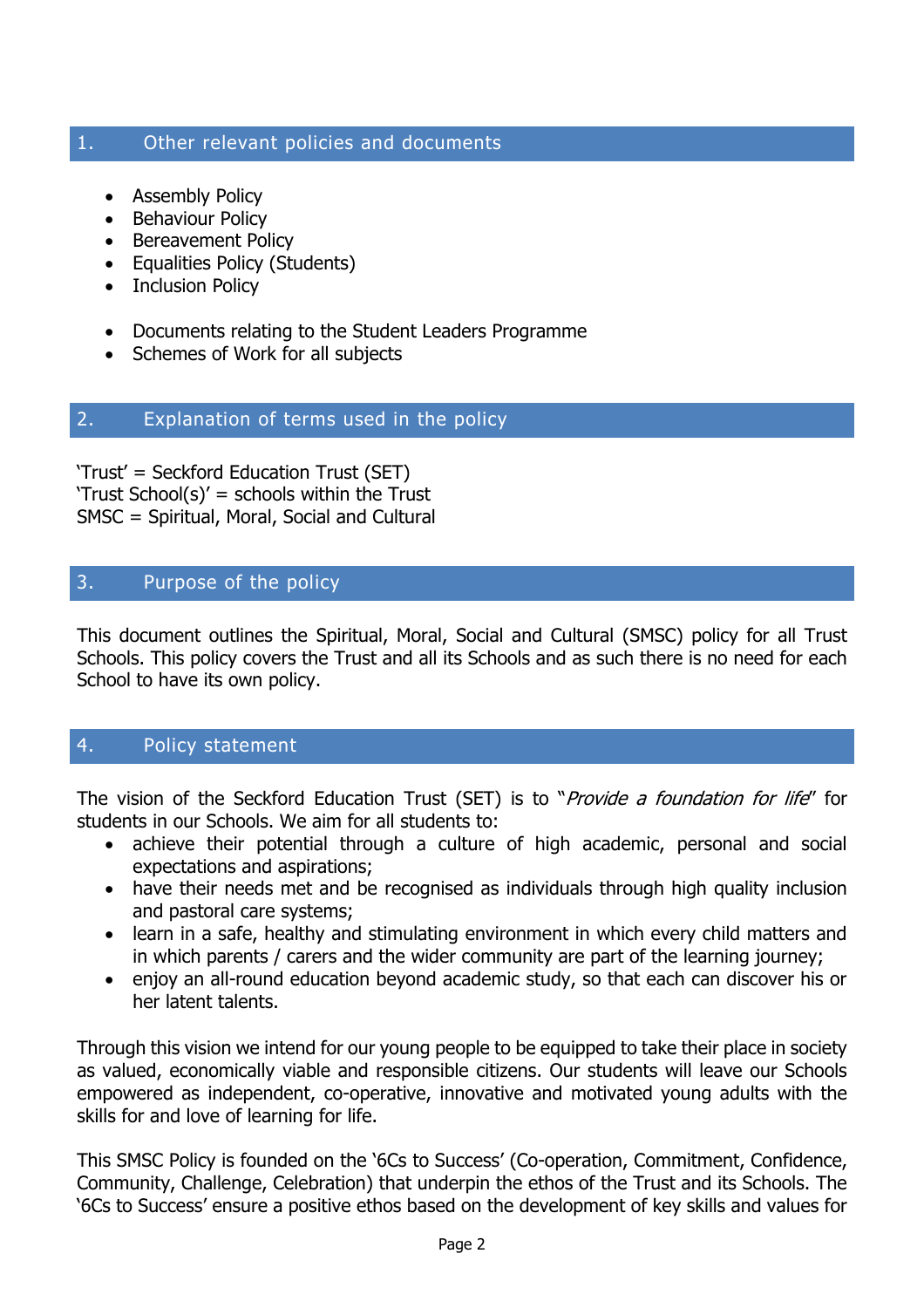life.

The importance of students' SMSC development is widely recognised and an integral part of the current Ofsted framework, and plays an essential and significant part in students' education. Activities within the Schools of the Trust are consciously planned to contribute to students' SMSC development, such as in assemblies, acts of worship, curriculum programmes and lessons in PSHE, citizenship and life skills. Contributions to the SMSC programme can be found across the entire curriculum, enrichment programme and in extra-curricular activities.

## 5. Spiritual development of students

'Spiritual' is not synonymous with 'religious' but the Trust recognises that some students will express their spiritual awareness in religious terms.

The Trust and its Schools attempts to foster students' spirituality by encouraging the following:

- giving students the opportunity to explore values and beliefs including religious beliefs and the way in which they affect people's lives;
- enabling students to develop a set of values, principles and beliefs;
- encouraging students to explore and develop what animates and inspires themselves and others;
- encouraging students to express innermost thought and feelings through for example, art, music, literature and crafts, exercising the imagination, inspiration, intuition and insight;
- promoting teaching styles which:
	- o value students questions and give them space for their own thoughts ideas and concerns;
	- o enable students to make connections between aspects of their learning;
	- o encourage students to relate their learning to a wider frame of reference;
	- o encourage students to consider and respect a diversity of opinions.

## 6. Moral development of students

Moral development is about students building a framework of moral values which regulates their personal behaviour, developing an understanding of society's shared and agreed values. Students at the Schools within the Trust who are becoming morally aware are likely to be developing some or all of the following characteristics:

- an ability to distinguish right from wrong;
- an ability to think through the consequences of their own and others actions;
- a willingness to express their views on ethical issues and personal values;
- a respect for others' needs, interests and feelings as well as their own;
- participation in charity fundraising or other such behaviour.

The Trust and its Schools encourages the students' moral behavior development through the Behaviour Policy, for example the 6Cs to Success and the use of restorative justice.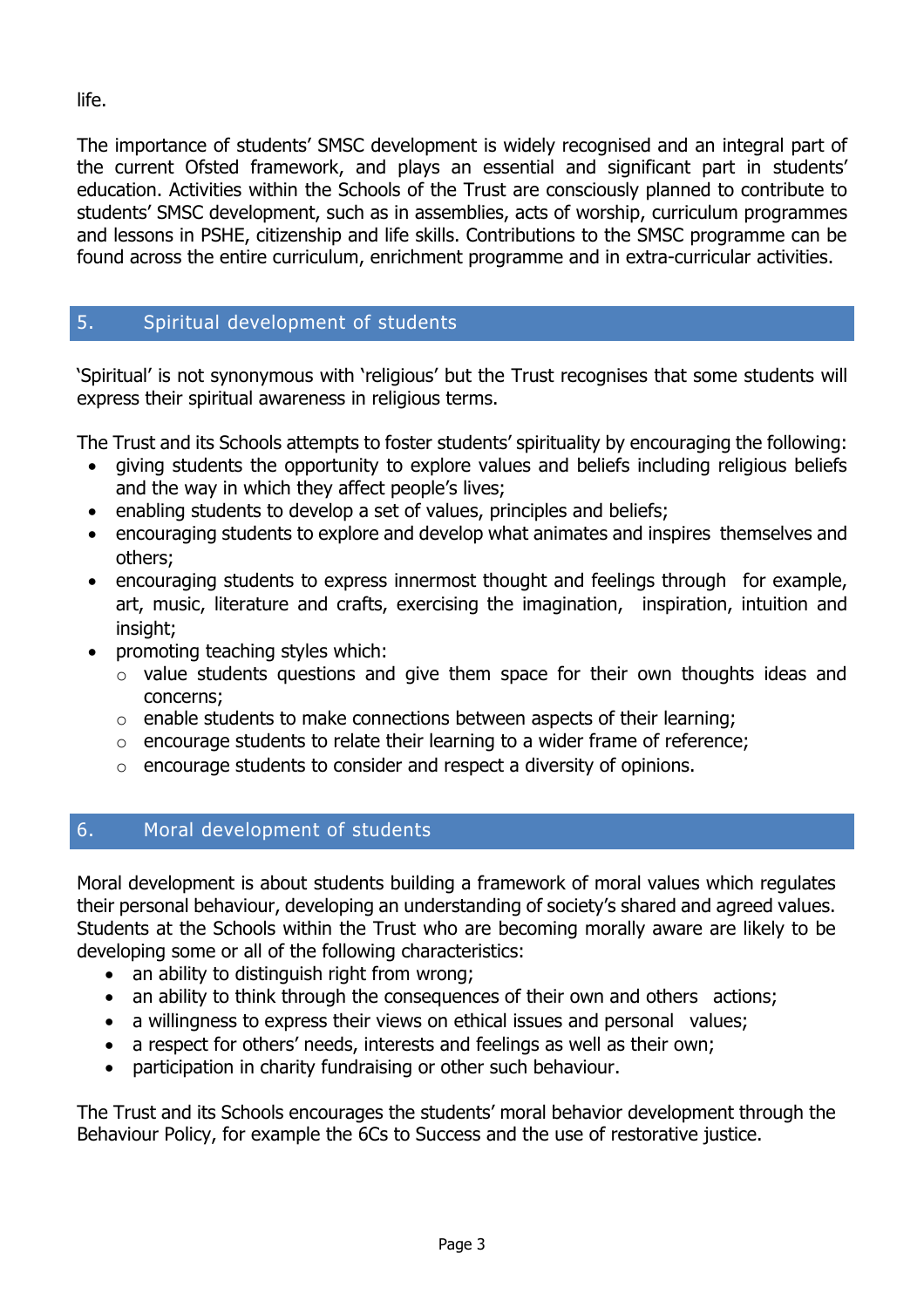## 7. Social development of students

Social development ensures students can adjust appropriately and sensitively to a range of social contexts and experiences. Our expectation for students at Schools within the Trust is that they are able to relate well to their peers and adults. The Trust and its Schools will foster students' social development by:

- encouraging students to work and learn co-operatively;
- encouraging students to develop their skills of empathy and tolerance;
- encouraging students to recognise and respect differences and similarities;
- providing opportunities for students to exercise leadership (such as through the Student Leaders Programme) and responsibility across year groups and the school;
- providing positive and effective links with the world of work and the wider community;
- encouraging inter-generational links and work.

#### 8. Cultural development of students

The Trust and its Schools will encourage students' cultural development by:

- providing opportunities for students to explore their own cultural values;
- addressing discrimination on the grounds of race, religion, gender, sexual orientation, age and other criteria and promoting racial and other forms of equality;
- recognising and nurturing particular abilities, gifts and talents;
- providing opportunities for students to participate in cultural events;
- developing partnerships with outside agencies and individuals to extend students' cultural awareness and awareness of diversity.

### 9. Promoting SMSC across the Schools

We promote SMSC through:

- assemblies and collective acts of worship;
- the Personal, Social, Health and education (PSHE) curriculum;
- philosophy and ethics curriculum;
- curricular activities and events;
- maintaining positive relationships with parents / carers and the wider community;
- the learning and teaching environment;
- inclusion;
- displays;
- fundraising for charity;
- Student Leaders Programme;
- a wide range of visits and visitors;
- the induction and transition procedures for students;
- various aspects of our enrichment and extra-curricular programmes.

This list is indicative not exhaustive.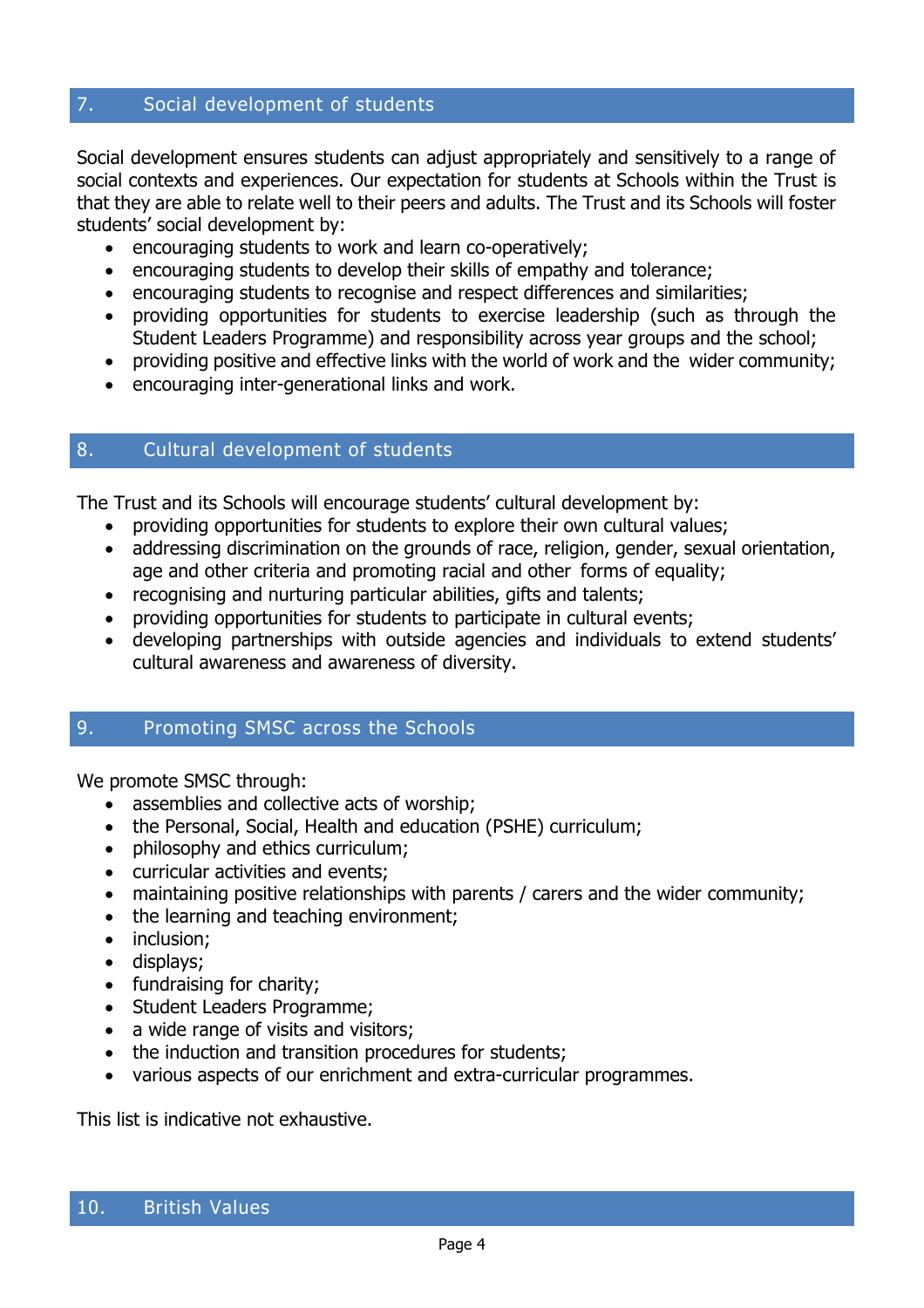In the document "Promoting fundamental British values as part of SMSC in schools: Departmental advice for maintained schools - November 2014" the DfE state:

"Schools should promote the fundamental British values of democracy, the rule of law, individual liberty, and mutual respect and tolerance of those with different faiths and beliefs1. This can help schools to demonstrate how they are meeting the requirements of section 78 of the Education Act 2002, in their provision of SMSC.

Actively promoting the values means challenging opinions or behaviours in school that are contrary to fundamental British values. Attempts to promote systems that undermine fundamental British values would be completely at odds with schools' duty to provide SMSC. The Teachers' Standards expect teachers to uphold public trust in the profession and maintain high standards of ethics and behaviour, within and outside school. This includes not undermining fundamental British values."

Through our SMSC Policy, Schools within are Trust will aim to:

- enable students to develop their self-knowledge, self-esteem and self-confidence;
- enable students to distinguish right from wrong and to respect the civil and criminal law of England;
- encourage students to accept responsibility for their behaviour, show initiative, and to understand how they can contribute positively to the lives of those living and working in the locality of the school and to society more widely;
- enable students to acquire a broad general knowledge of and respect for public institutions and services in England;
- further tolerance and harmony between different cultural traditions by enabling students to acquire an appreciation of and respect for their own and other cultures;
- encourage respect for other people; and
- encourage respect for democracy and support for participation in the democratic processes, including respect for the basis on which the law is made and applied in England.

The list below describes the understanding and knowledge expected of students as a result of schools promoting fundamental British values:

- an understanding of how citizens can influence decision-making through the democratic process;
- an appreciation that living under the rule of law protects individual citizens and is essential for their wellbeing and safety; see
- an understanding that there is a separation of power between the executive and the judiciary, and that while some public bodies such as the police and the army can be held to account through Parliament, others such as the courts maintain independence;
- an understanding that the freedom to choose and hold other faiths and beliefs is protected in law;
- an acceptance that other people having different faiths or beliefs to oneself (or having none) should be accepted and tolerated, and should not be the cause of prejudicial or discriminatory behaviour; and
- an understanding of the importance of identifying and combatting discrimination.